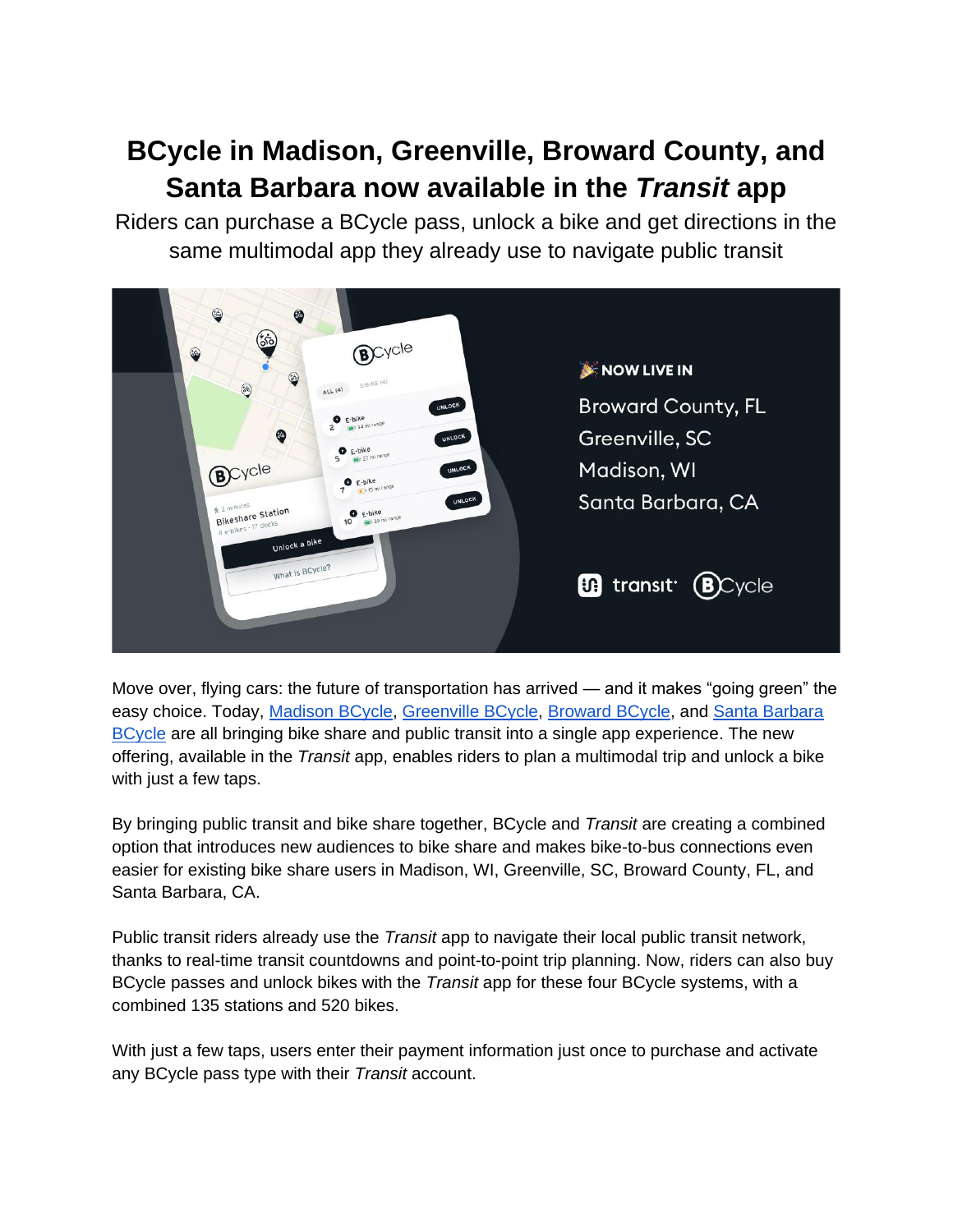In addition to Madison, Greenville, Broward County, and Santa Barbara BCycle, riders can use their *Transit* account to purchase bikeshare passes for RTC Bike Share in Las Vegas – with even more BCycle systems on the way. Riders can also use their *Transit* account to purchase fares for more than 65 transit systems across the U.S. and Canada, including RTD in Denver, Port Authority in Pittsburgh, COTA in Columbus, AC Transit in the San Francisco Bay Area, VIA Metropolitan Transit in San Antonio, and Metro in Cincinnati.

"Our goal is to change the world by getting more people on bikes," said Morgan Ramaker, Executive Director of BCycle. "To do that in bike share, we're working to remove barriers to riding. With the integration of BCycle into the Transit app, it makes it easier than ever for public transit riders to add e-bikes to their daily routines, and for bike share riders to discover new multimodal routes."

"This collaboration helps our partners in Madison, Greenville, Broward County, and Santa Barbara forge a new path for the future of transportation," said Jake Sion, Chief Operating Officer at *Transit*. "By bringing together public transit and bike share all over the country, we're making it easier to get around without a car and helping more people discover easy, fun and green modes of transportation."

## **MEDIA CONTACTS**

Tyler Britz Marketing Specialist, BCycle 920-478-2191 (voicemail) [tyler\\_britz@trekbikes.com](mailto:tyler_britz@trekbikes.com)

Stephen Miller Communications Lead, Transit 617-440-4690 (voice or text) [media@transitapp.com](mailto:media@transitapp.com)

**About BCycle:** Headquartered in Waterloo, WI, BCycle LLC develops and delivers best-inclass bike share systems and is committed to providing an environmentally sustainable transportation alternative for cities. BCycle believes that bike share is the bicycle's role in public transit and is on a mission to change the world by getting more people on bikes. BCycle, a fully owned subsidiary of Trek Bicycle, partners with organizations across the country to deliver community-based bike share. For more information, visit [www.bcycle.com.](http://www.bcycle.com/)

**About Transit:** Transit solves the urban commute in more than 300 cities worldwide. Users can easily navigate public transit with accurate real-time predictions, simple trip planning, step-bystep navigation and quick, easy payments. The app also integrates additional transport modes — bikeshare, scooters, carshare and ridehail — so users can mix-and-match their options with